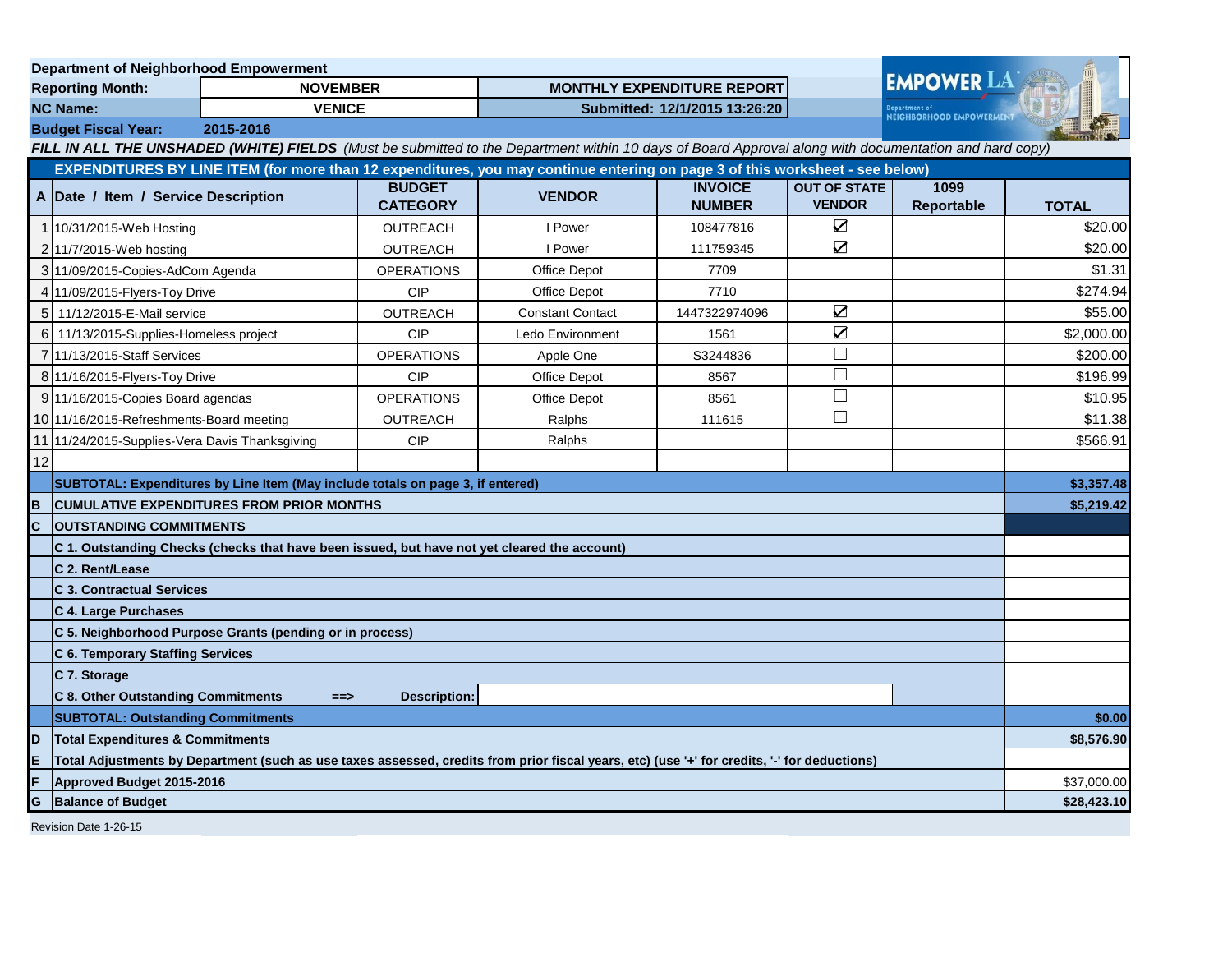| <b>Reporting Month:</b> | <b>NOVEMBER</b> |
|-------------------------|-----------------|
| <b>NC Name:</b>         | <b>VENICE</b>   |

| <b>MONTHLY CASH RECONCILIATION</b>                               |             |                                         |                                     |             |  |  |  |
|------------------------------------------------------------------|-------------|-----------------------------------------|-------------------------------------|-------------|--|--|--|
| <b>Beginning Balance</b><br><b>Funds Deposited</b><br>(A)<br>(B) |             | <b>Total Available</b><br>$(C) = (A+B)$ | <b>Cash Spent this Month</b><br>(D) |             |  |  |  |
| \$7,437.79                                                       | \$11,250.00 | \$18,687.79                             | \$3,357.48                          | \$15,330.31 |  |  |  |

| <b>MONTHLY BUDGETARY ANALYSIS</b> |                                        |                              |                                      |                                                  |                                                                        |  |  |
|-----------------------------------|----------------------------------------|------------------------------|--------------------------------------|--------------------------------------------------|------------------------------------------------------------------------|--|--|
| <b>Category Identifier</b>        | <b>Budget Category</b>                 | <b>Adopted Budget</b><br>(A) | <b>Total Spent this Month</b><br>(B) | <b>Total Spent in</b><br><b>Prior Months (C)</b> | <b>Unspent</b><br><b>Budget</b><br><b>Balance</b><br>$(D) = A - B - C$ |  |  |
| 100                               | <b>Operations</b>                      | \$2,675.00                   | \$212.26                             | \$1,005.63                                       | \$1,457.11                                                             |  |  |
| 200                               | <b>Outreach</b>                        | \$6,825.00                   | \$106.38                             | \$1,516.03                                       | \$5,202.59                                                             |  |  |
| 300                               | <b>Community</b><br><b>Improvement</b> | \$19,500.00                  | \$3,038.84                           | \$2,697.76                                       | \$13,763.40                                                            |  |  |
| 400                               | <b>NPG</b>                             |                              | \$0.00                               |                                                  | \$0.00                                                                 |  |  |
| 500                               | <b>Elections</b>                       | \$8,000.00                   | \$0.00                               |                                                  | \$8,000.00                                                             |  |  |
| 900                               | <b>Unallocated</b>                     |                              | \$0.00                               |                                                  | \$0.00                                                                 |  |  |
|                                   | <b>TOTAL</b>                           | \$37,000.00                  | \$3,357.48                           | \$5,219.42                                       | \$28,423.10                                                            |  |  |

## **NEIGHBORHOOD COUNCIL DECLARATION**

**We, the Treasurer and Signer of the above indicated Council, declare that the information presented on this form is accurate and complete, and will furnish additional documentation to the Department of Neighborhood Empowerment upon request.**

| <b>Treasurer Signature</b>    |                      | <b>Signer's Signature</b> |                     |  |  |  |
|-------------------------------|----------------------|---------------------------|---------------------|--|--|--|
| <b>Print Name</b>             | <b>HUGH HARRISON</b> | <b>Print Name</b>         | <b>SYLVIA AROTH</b> |  |  |  |
| <b>Date</b>                   |                      | <b>Date</b>               |                     |  |  |  |
| <b>NC Additional Comments</b> |                      |                           |                     |  |  |  |
| Revision Date 1-26-15         |                      |                           |                     |  |  |  |